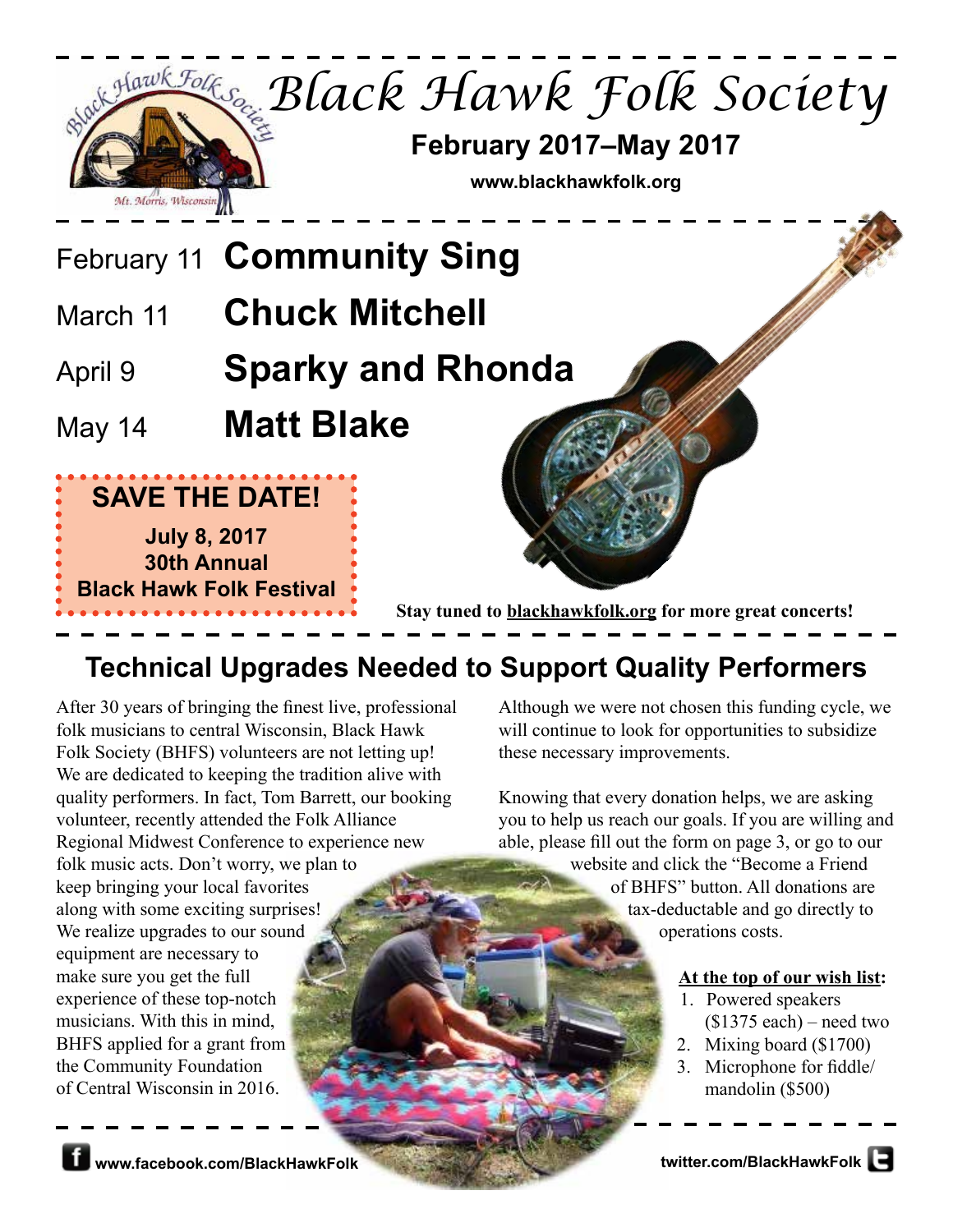

#### **FEBRUARY 2017**

**FEB. 11 (Saturday, 7:00 PM)** Warm up inside the Mountain View Community Center as you warm up your voice for the first-ever **Black Hawk Community Sing! Mark Dvorak, Craig Siemsen and Julie Thompson** will lead this fun event, so come on down and sing your heart out! Songs are chosen to be familiar to most, lyrics provided, with three great musicians leading the fun! Become a part of a new singing movement! Potluck before the concert is at 6:00 PM.

**FEB. 15 (Wed, 7:00 PM): Council meeting** at Joanne's.

**FEB. 21 (Tues, 7:00 PM): Acoustic Jam** at Wautoma Public Library's meeting rm (east entrance).



## **MARCH 2017**

**MAR. 11 (Saturday, 7:00 PM): Chuck Mitchell** is one of the most engaging, charismatic, multiple instrument musicians you'll have a chance to meet. He started singing in Detroit folk clubs and saloons back in the 1960s. In his one man show, Mitchell plays guitar and sings cabaret songs, animal songs, story songs, and Mitchell songs. He weaves poetry by Carl Sandburg and others into his shows. His songs are on iTunes and CD Baby. There will be a potluck before the concert at 6:00 PM.

**MAR. 15 (Wed, 7:00 PM): Council meeting** at Guy's.

**MAR. 21 (Tues, 7:00 PM): Acoustic Jam** at Wautoma Public Library's meeting room (east entrance).

## **APRIL 2017**

**APR. 8 (Saturday, 7:00 PM) Sparky and Rhonda Rucker** will wow us with expert blues and bottleneck style guitar, along with vocal harmonies and some clawhammer banjo, piano, blues harmonica, and rhythmic bones. Sparky will tell stories from the American Tradition and Rhonda will share her powerful songs with melodies rooted in the folk and gospel traditions. There will be a potluck before the concert at 6:00 PM.

**APR. 18 (Tues, 7:00 PM): Acoustic Jam** at Wautoma Public Library's meeting room (east entrance).

**APR. 19 (Wed, 7:00 PM): Council meeting** at Tom's.





# **MAY 2017**

**MAY 13 (Saturday, 7:00 PM): Matt Blake** has a knack for presenting his stories as shared personal experiences, observations, and points of view. He engages in conversations as he opens up an audio scrap book filled with images of humans walking the ways of the heart, trying to explain the smile that shows when love walks in the room, and erasing the past with the simple act of denial. The ability to clearly turn life into words is the first tool singer/songwriters add to their song kits. Matt Blake uses similar techniques, and blends in the secret recipe of masking himself within the emotions and skin of his characters. Come experience his slow rolling chords and rhythms. There will be a potluck before the concert at 6:00 PM.

**MAY 16 (Tues, 7:00 PM): Acoustic Jam** at Wautoma Public Library's meeting room (east entrance). **MAY 17 (Wed, 7:00 PM): Council meeting** Judy and Brian's.

 $\equiv$   $\equiv$ 

**Concerts are held at Mountain View Community Center N3137 21st Lane just off Highway 152, south of Mt. Morris.**

Check our website for further updates and other information: **www.blackhawkfolk.org**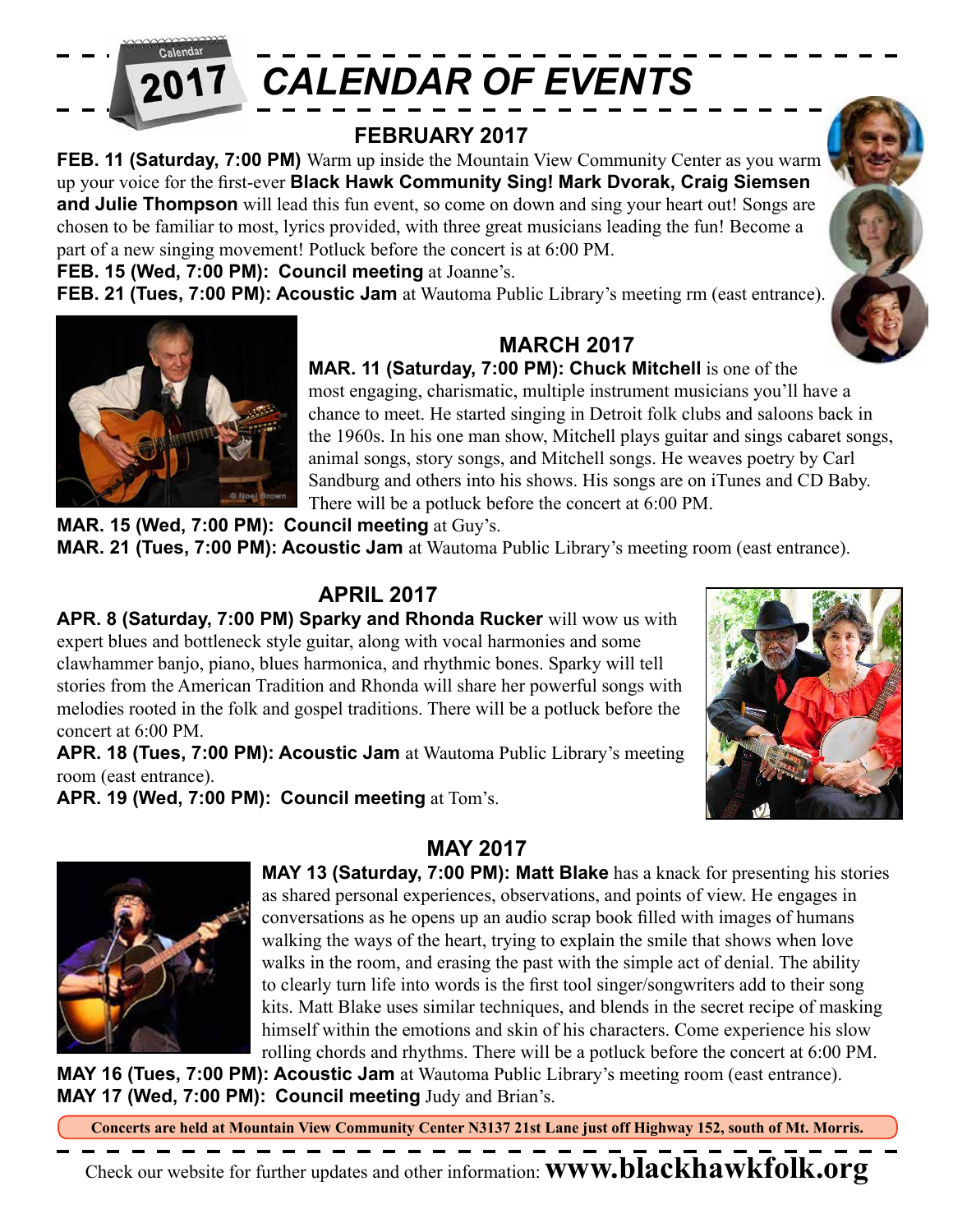## **Help Support Live Music in Waushara County!**

If you enjoy the monthly concerts and annual festival and want them to continue, please consider a taxdeductible donation to Black Hawk Folk Society. All funds go directly to operation costs. Please print clearly.

## **Become a Friend of Black Hawk Folk Society:**

- **Banjo** level (\$25)
- **Mandolin** level (\$50)
- **Fiddle** level (\$100)
- Guitar level (\$200 or more) Season Co-sponsor (\$250)
- **Newsletter** donation (\$5)

Bring this completed form, along with your contribution to any of our events,

or mail to: **Black Hawk Folk Society PO Box 1093 Wautoma, WI 54982**

(Please make checks payable to **Black Hawk Folk Society**.)

## **Thanks to Our 2016-2017 Season Co-sponsors**

Conners/Barrett & Company, LLC The Dick Hansen Family Bob Hanson and Karen Ingvoldstad Kiwanis Club of Wautoma Kyle McReath, American Family Ins. The Master Team at First Weber Realty Mt. Morris Mill Coffee Shop Nielsen's Red Rooster Studio Wautoma Public Library

#### **TOTAL ENCLOSED \$\_\_\_\_\_\_\_\_\_\_**

| Name           |
|----------------|
| Address        |
| City/State/Zip |
| Email          |

 $\Box$  Please send my newsletter via email only.

*Thank you for your contribution!*

#### **About Our Concerts**

**Evening Concerts** ~ August through May

- 2nd Saturday of the month at 7:00 PM
- Potluck dinner at 6:00 PM
- Admission: \$8 for adults, FREE for ages 12 & under
- Mountain View Community Center (N3137 21st Lane, just off Highway 152, south of Mt. Morris)

#### **Acoustic Jam Sessions** ~ monthly

- 3rd Tuesday of the month from 6:30-8:30 PM
- Wautoma Public Library (east entrance)

## **About Black Hawk Folk Society**

Black Hawk Folk Society is a nonprofit  $501(c)(3)$  organization, and all contributions are tax deductible as allowed by law. For information, please contact the appropriate council member:

| <b>Bookings/Fundraising</b> Tom Barrett, Chair, tomstraydog@aim.com                         |
|---------------------------------------------------------------------------------------------|
| Vendor Wrangler/Historian Judy Van Schoyck-Fritschler, (608) 586-4317, locustyiew@mags.net  |
|                                                                                             |
|                                                                                             |
|                                                                                             |
| <b>Technical Engineer</b> Travis Talbott, (715) 570-5984, trtalbott@yahoo.com               |
| <b>Council Member at Large</b> Guy Kaplan, Vice-chair, (715) 228-3662, gk500@uniontel.net   |
| <b>Council Member Emeritus</b> Dave Gunderson, (920) 787-7862, davegunderson@cornerofgs.com |
| <b>Council Member Emeritus</b> Betty Trowbridge, trowbridgeb@yahoo.com                      |
| Founding Member/Facilities Pat Connolly, (920) 295-2642, connolly7016@icloud.com            |

\*Paul is looking to pass the reins of Treasurer on to a dedicated BHFS volunteer. Please contact us if you are interested.